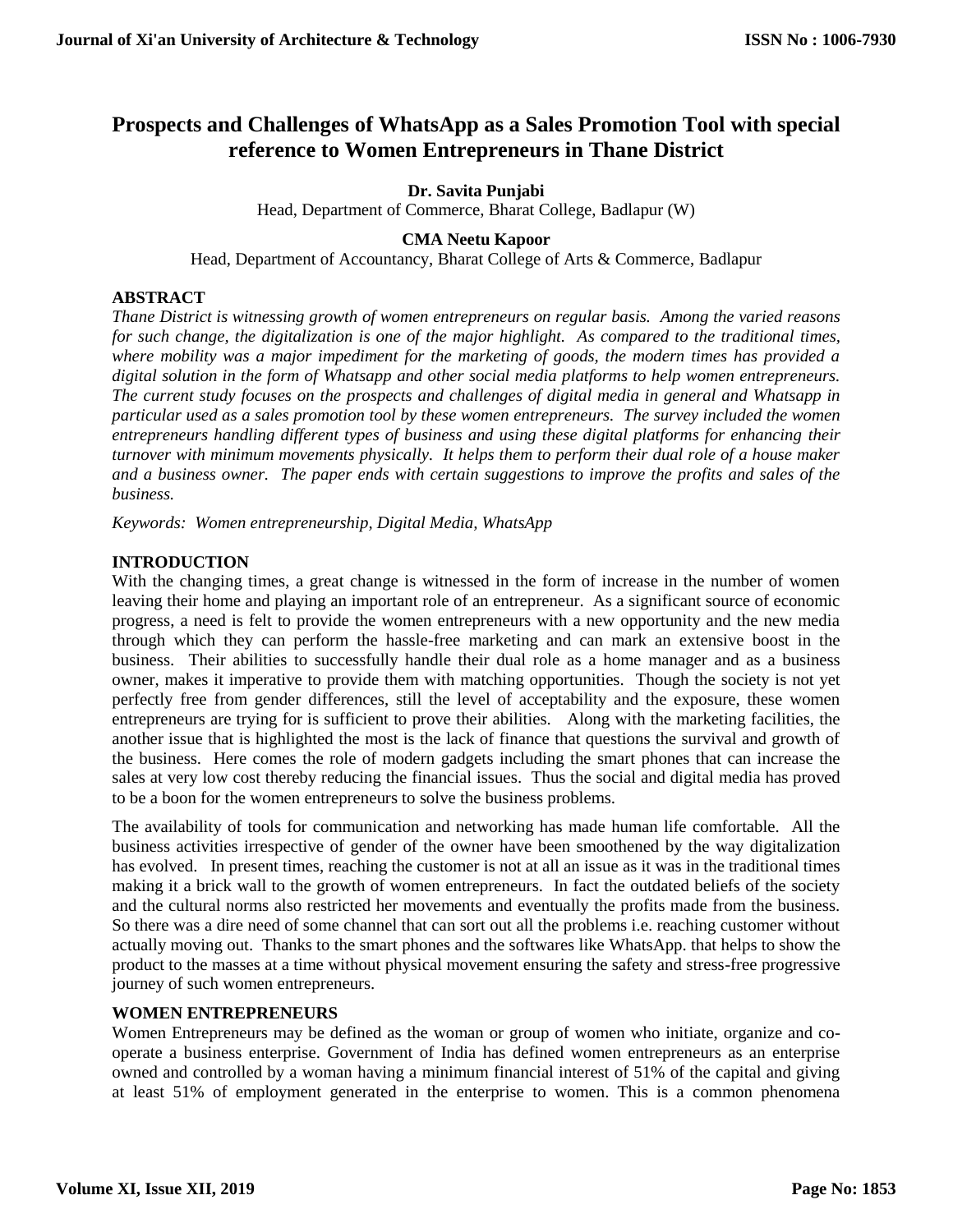witnessed all over leading to change in the status of women due to growing industrialization, globalization and social legislation. Due to the education and awareness, she is now ready to accept the challenges of higher level of professional activities along with the regular kitchen chores. In almost all the developed and developing countries, the number of women entrepreneurs is on the rise notifying the overall developing world. To be successful, they must be well equipped with entrepreneurial traits and skills for meeting the fast changes in the global market.

#### **PROBLEMS OF WOMEN ENTREPRENEURS**

Though the number of women entrepreneur show a fast rise in case of various nations, still certain problems withhold the picture forming a huge gap between the expectation and the reality. These limitations include the following:

- Dual responsibility
- Lack of mobility
- Problem of raw material procurement
- Problem of male members working as juniors
- Issues of finance and loans
- Lack of social and family support

# **REVIEW OF LITERATURE**

Social media as a marketing tool was studied by O. Reilly in his article, (2005). The paper defined social media as "a broad term which describes software tools to create user-generated content that can be shared." It also talked about a new feature known as Customer's Sentiment towards Marketing (CSM). This was a mechanism to measure the effectiveness of a social media. It is a concept that measures the general feelings of the customers towards marketing and market place. Again, Kalpana and Haenlein, (2010), defined social media, as a group of internet based applications that build on ideological and technological foundation of web 2.0 and allow the creation and exchange of user-generation content.

Mady (2011) propounded the idea that the customer's perception about the overall activities of marketing are important and it is immaterial if the consumer is actually consuming the product or purchasing it for someone else. Also the paper talked about the innovation as the tool that enhances the chances of consumer preference towards the product. They consider the product as fit for shopping. Nowadays social media not only provides a platform for networking with various groups but also helps the marketers to promote the products. The technology related developments including the introduction of powerful search engine, smartphone, various user friendly apps has further made the marketing process easy and smooth. (Shankar et al. 2011).

#### **OBJECTIVES OF THE STUDY**

Therefore, the current study is undertaken to see if the smart phone softwares specifically WhatsApp are useful or not for the progress of such women entrepreneurship. The study focuses on the following objectives:

- 1) To study the reasons for using WhatsApp as a marketing and sales promotion tool by the women entrepreneurs.
- 2) To study the challenges of using WhatsApp as a marketing tool by the women entrepreneurs.
- 3) To suggest the strategies for making this marketing tool more effective.

# **RESEARCH METHODOLOGY**

Primary data is collected through a structured questionnaire that was circulated among the women entrepreneurs across suburban areas of Thane District. The total sample of 100 women belonging to various businesses was randomly selected on the basis of convenience of the researcher. The secondary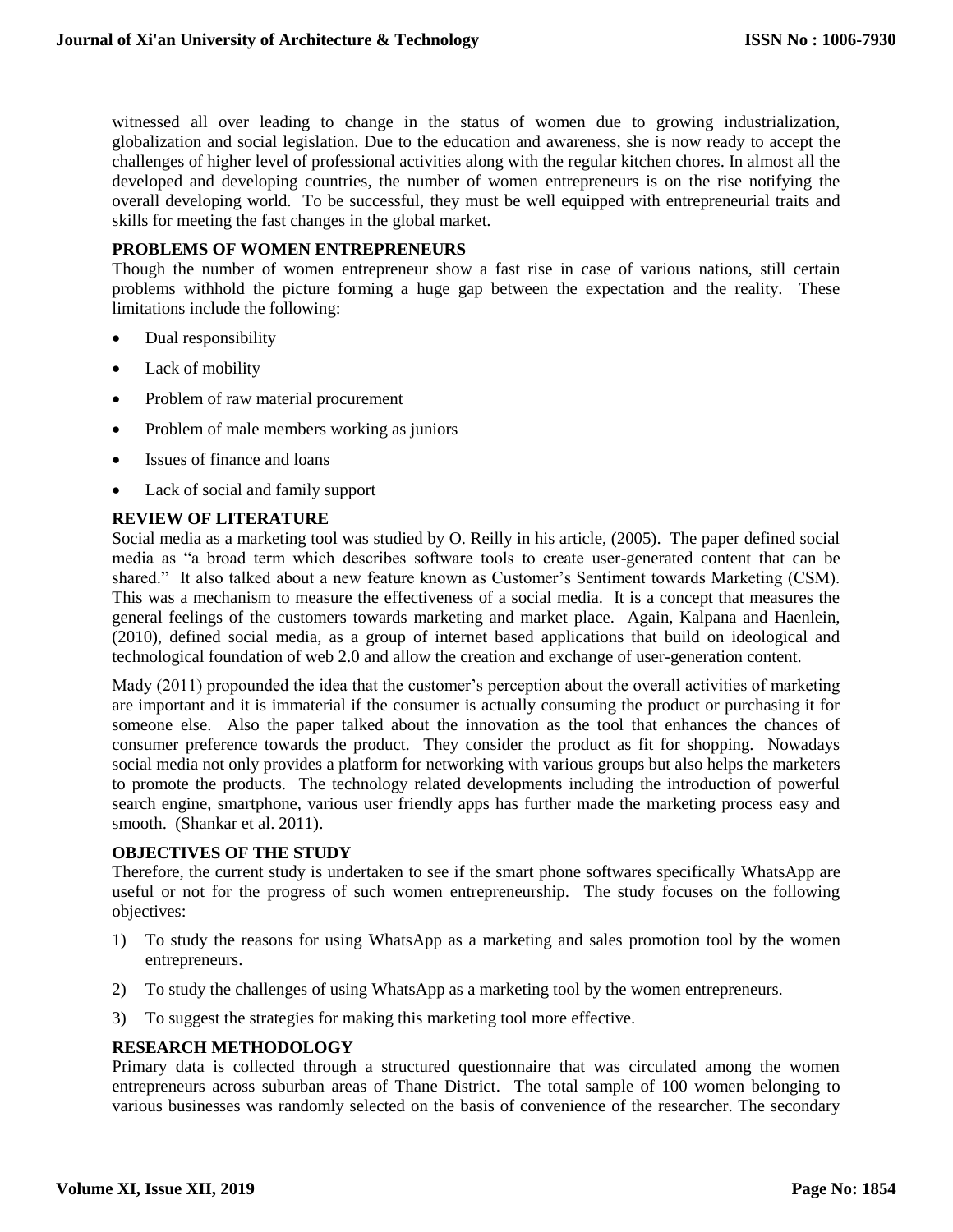data was collected from the various journals, books and websites. The limitations of the study included the area and the type of business due to the time and budget constraints.

# **PROFILE OF THE SAMPLE SELECTED FOR THE STUDY**

Out of 100 women entrepreneurs, there were 25 beauty parlor owners, 12 women doing catering business, 48 women dealing in cloth material and 15 women dealing in bakery items as shown in the following graph:



#### **Graph 1.1: Distribution of the sample on the basis of occupation**

# **WHATSAPP AS A MARKETING TOOL**

WhatsApp for Businesses has become an efficient marketing tool in order to provide a personalized experience for customers. WhatsApp is one of the most used platforms for communication. With an average daily user base of 1.5 billion active users, WhatsApp is used as an alternative to text message in more than 109 countries of the world. More than 50 billion messages are sent everyday which is a proof that it can open up a channel of the vast unexplored market for the organizations due to the following reasons:

- 67 % out of all mobile users would rather communicate with businesses via chat and 53% say that they are much more likely to buy from a business which they can chat directly with.
- 42% Smartphone users belonging to the age groups 18-29 prefer WhatsApp Messenger
- Messaging marketing Campaigns are bound to have high engagement rates as ompared to other campaigns as 95% of all mobile messages are opened and read
- In addition to this, 90% of WhatsApp messages are either "Seen from notifications" or read within 3 seconds of being delivered
- WhatsApp is highly efficient for dark social engagement meaning sharing content via private communication channels

| Table 1.1. Intasult ful using WhatsApp as marketing tool |                                               |                  |  |
|----------------------------------------------------------|-----------------------------------------------|------------------|--|
| Sr. No                                                   | <b>Reason</b>                                 | No. of responses |  |
| 1.                                                       | Convenient to send the details and photos     | 96               |  |
| 2.                                                       | Easy to share the details to masses in groups | 94               |  |
| 3.                                                       | Easy to download                              | 89               |  |
| 4.                                                       | <b>Fast Communication</b>                     | 95               |  |
| 5.                                                       | Easy to clear doubts                          | 93               |  |
| 6.                                                       | Cheap and widely used                         | 87               |  |

**Table 1.1: Reason for using WhatsApp as marketing tool**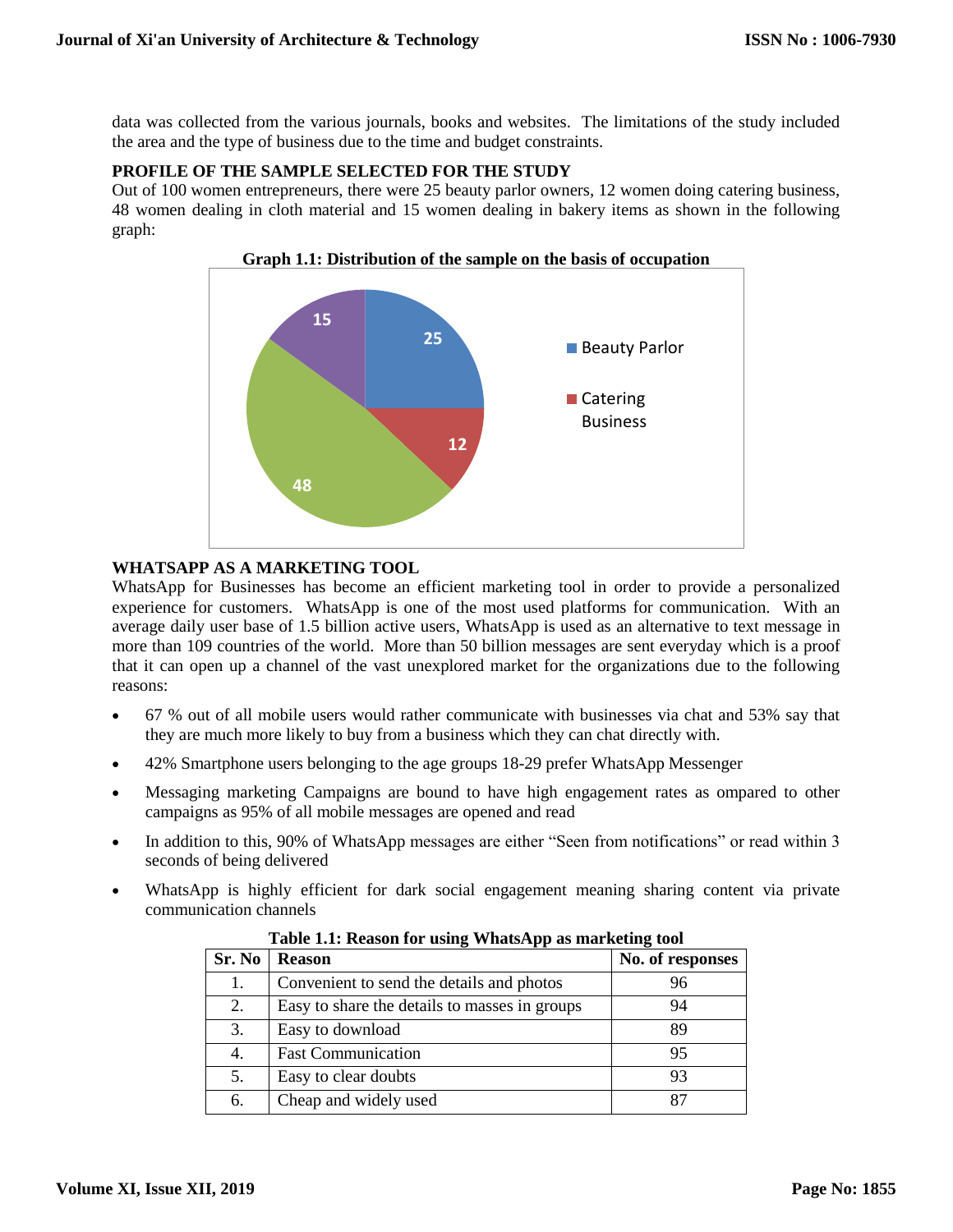



#### **Problems of using WhatsApp as the marketing tool**

However, the sample responded about the problems of using the WhatsApp as under:

| <b>Table 12. I Fobiem of using vvilatsApp as marketing tool</b> |                                                 |               |  |
|-----------------------------------------------------------------|-------------------------------------------------|---------------|--|
| Sr. No                                                          | Problem                                         | <b>Number</b> |  |
| 1.                                                              | Not always reliable                             |               |  |
| 2.                                                              | <b>Blurred Images</b>                           | 58            |  |
| 3.                                                              | Ignoring attitude of the consumers              | 73            |  |
| 4.                                                              | Network issue                                   | 65            |  |
| 5.                                                              | Sometimes leads to unnecessary chat             | 67            |  |
| 6.                                                              | Difficult to demonstrate details of the product | 76            |  |
| 7.                                                              | Difficult to convince the customer              | 61            |  |
| 8.                                                              | Product clutter leading to confusion            | 91            |  |

**Table 12: Problem of using WhatsApp as marketing tool**



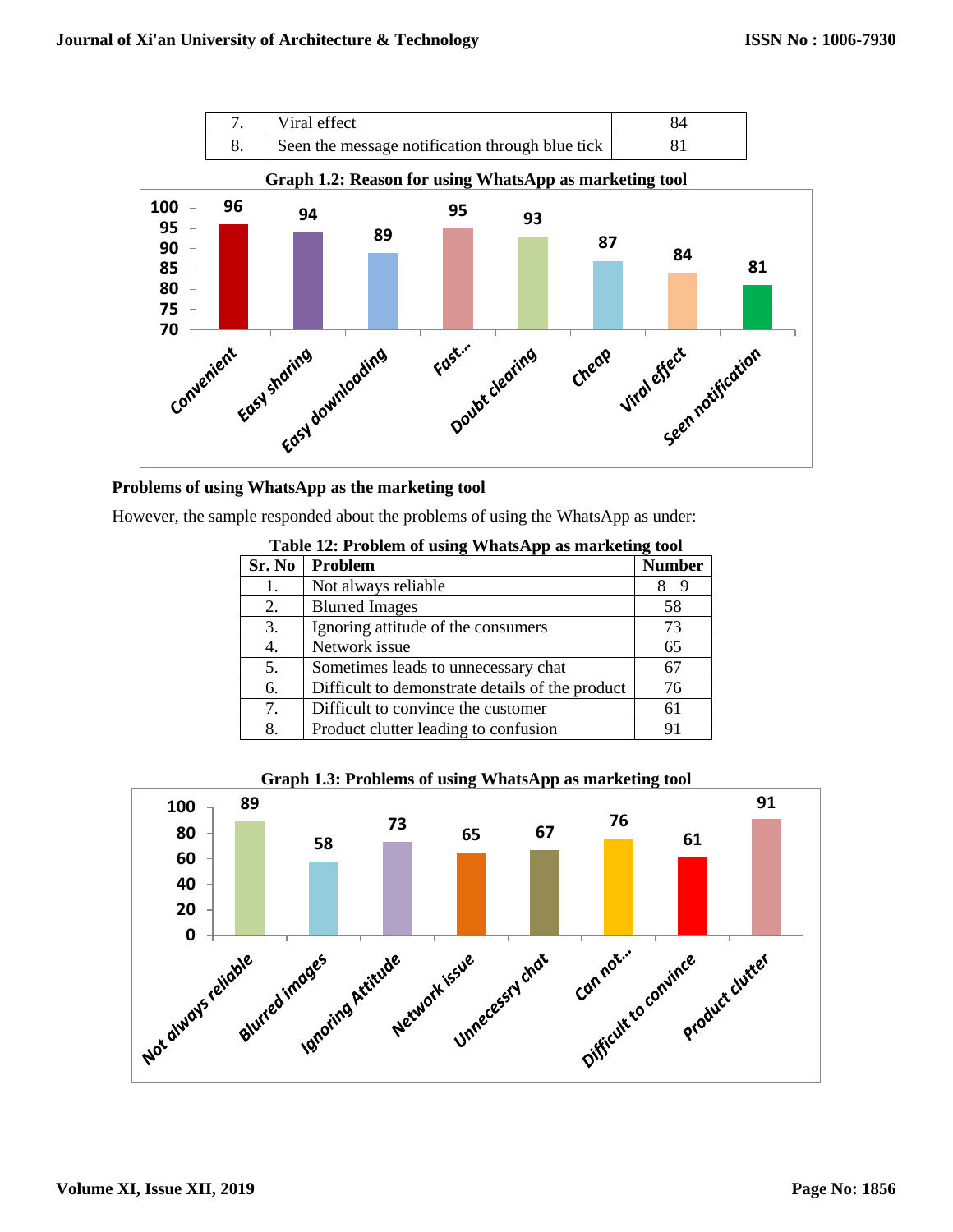# **FINDINGS AND SUGGESTIONS**

# **The findings of the study can be summarized as follows:**

- 1) Maximum 96% women entrepreneurs find WhatsApp as a convenient tool for marketing and promotion of their product. 95% found it as a fast communication mode, followed by 94% feeling it easy to share the details to masses at a time by forming the groups. 93 women found it easy to clear the doubts and queries of the customers relating to the product. 89 women asserted for easy downloading, 87 called it cheap and widely used, 84 opined that it has viral effect as the product gets shared from one group to another and 81 showed their satisfaction that the product seen notification in the form of blue tick gives them a hope that the customer will now consider its purchase. This shows that all the women are in favour of using WhatsApp as a strong tool for marketing and promotion of the business due to several reasons.
- 2) As far as the problems of using WhatsApp are concerned, maximum respondents were concerned about the product clutter, i.e. images coming one after another leads to dilution of the previous image of the product. At the end the customer is confused and postpones or cancels the decision to purchase. 89 women entrepreneurs called it unreliable as they are not able to judge the response of the customers as it was possible in face to face communication. 76 women found it difficult for the products requiring demonstration, 73 showed their concern about the ignoring attitude, 67 talked about unnecessary chat, 65 respondents were concerned about network issues, 61 found it difficult for convincing the customer and 58 are concerned about blurred images. Thus the various problems according to the respondents are responsible that they cannot rely on WhatsApp to the great extent.

Therefore, the following strategies can be followed to create a win-win situation by using this powerful tool of social media:

- 1) Show one product at a time to avoid product clutter
- 2) Use high resolution camera mobile for perfect images
- 3) Request the customers to call rather than chat for the further details
- 4) e link to the videos uploaded demonstrating the use of the product.
- 5) Quote fixed prices so that the bargaining habit is diluted
- 6) Provide quick services so that the customers are fully satisfied
- 7) Frequently post the feedback and review of satisfied customers
- 8) Offer discounts and points for purchase to be redeemed on the next purchase
- 9) Advertise the awards and rewards again and again in the group
- 10) Repetitive marketing as the reminders should be given
- 11) Loyalty offers and rewards can be given to the regular customers
- 12) Participation in exhibitions and fairs, throwing tea party every fortnight, providing quality products at reasonable price, making them permanent members by issuing cards, referral bonus, customized or tailor-made products, quick delivery and home delivery sometimes can be other ways to promote the business using WhatsApp.

#### **CONCLUSION**

Thus the study shows that social media tool especially WhatsApp is a boon for the women entrepreneurs in the selected suburbs of Thane District. It saves time and money required for showing the product from one customer to another. Reaching the customer has become very easy and convenient. Also the impact in the form of increased sales and safe profits has increased the number of women entrepreneurs in the city. Their standard of living is raised and the stress free life due to busy schedule has converted them into happy and independent souls. The perfect work-life balance with dual responsibility of home and